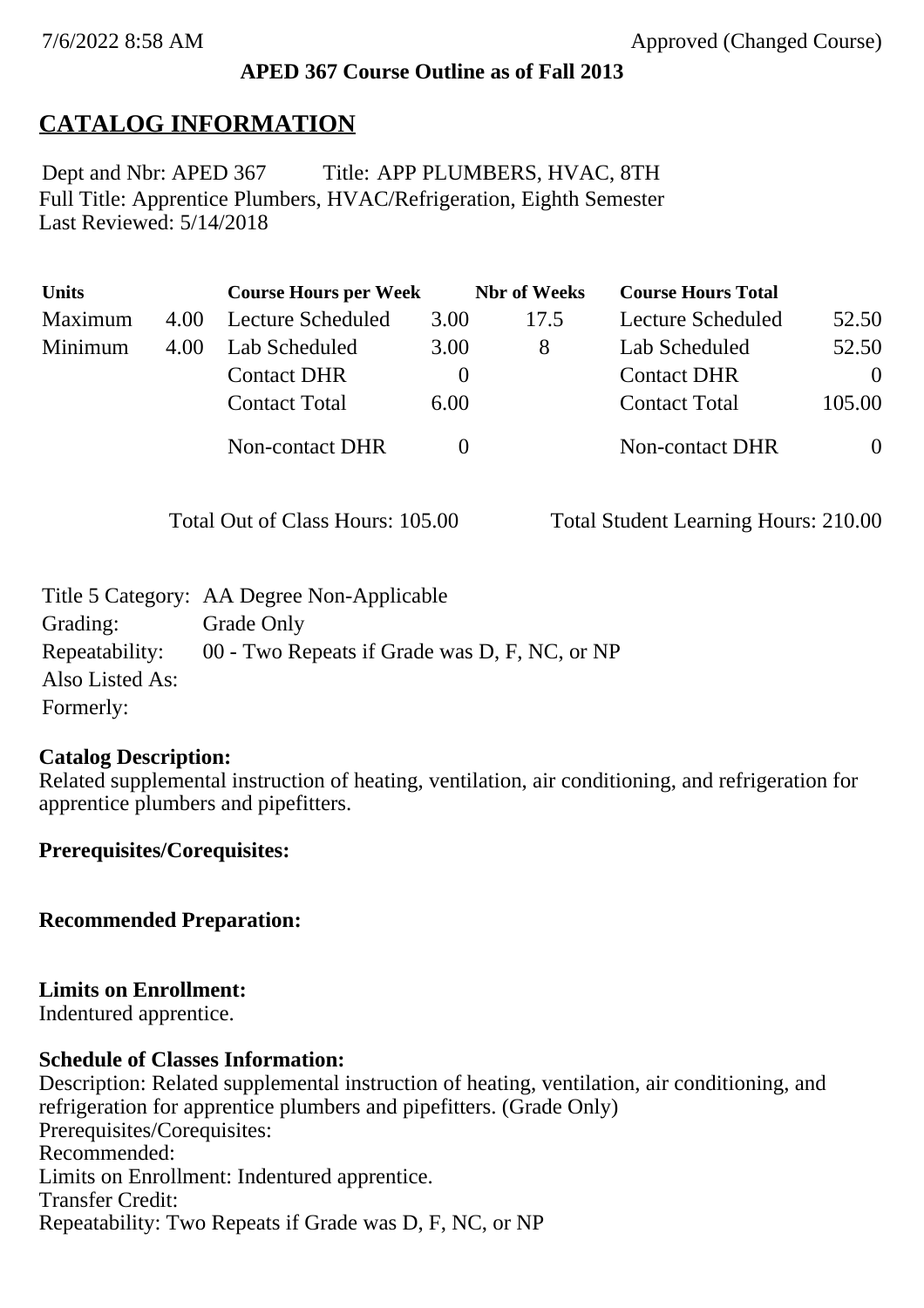# **ARTICULATION, MAJOR, and CERTIFICATION INFORMATION:**

| <b>AS Degree:</b><br><b>CSU GE:</b> | Area<br><b>Transfer Area</b> | Effective:<br>Effective: | Inactive:<br>Inactive: |
|-------------------------------------|------------------------------|--------------------------|------------------------|
| IGETC:                              | <b>Transfer Area</b>         | Effective:               | Inactive:              |
| <b>CSU Transfer:</b>                | Effective:                   | Inactive:                |                        |
| <b>UC</b> Transfer:                 | Effective:                   | Inactive:                |                        |

## **CID:**

# **Certificate/Major Applicable:**

[Certificate Applicable Course](SR_ClassCheck.aspx?CourseKey=APED367)

# **COURSE CONTENT**

### **Outcomes and Objectives:**

Upon completion of this course, the students will be able to:

- 1. Explain, demonstrate, analyze, start, test, and balance HVAC systems.
- 2. Define, demonstrate, and explain best practices for customer relations.

3. Explain, demonstrate, define, and interpret symbols and plans for installation and service of HVAC systems.

## **Topics and Scope:**

- I. Starting, testing, and balancing
	- A. Introduction to start, test, and balancing HVAC procedures
	- B. Evaluation of HVAC start procedures
	- C. HVAC testing and troubleshooting procedures
	- D. Balancing of HVAC systems
- II. Customer Relations
	- A. Best procedures for assisting customers
	- B. Communication and customer relations

## III. Plans and Plan Reading

- A. Terms and symbols used on plans
- B. Using plan schedules, elevations, and symbols in:
	- 1. Architectural drawings
	- 2. Structural drawings
	- 3. Mechanical drawings
	- 4. Shop drawings
- IV. Using plans to coordinate with other trades

# **Assignment:**

- 1. Written homework assignments (1 to 2 sets per week)
- 2. Project homework assignments (1 to 2 sets per week)
- 3. Weekly reading 10-15 pages
- 4. Quizzes and examinations (4 to 6 per semester)